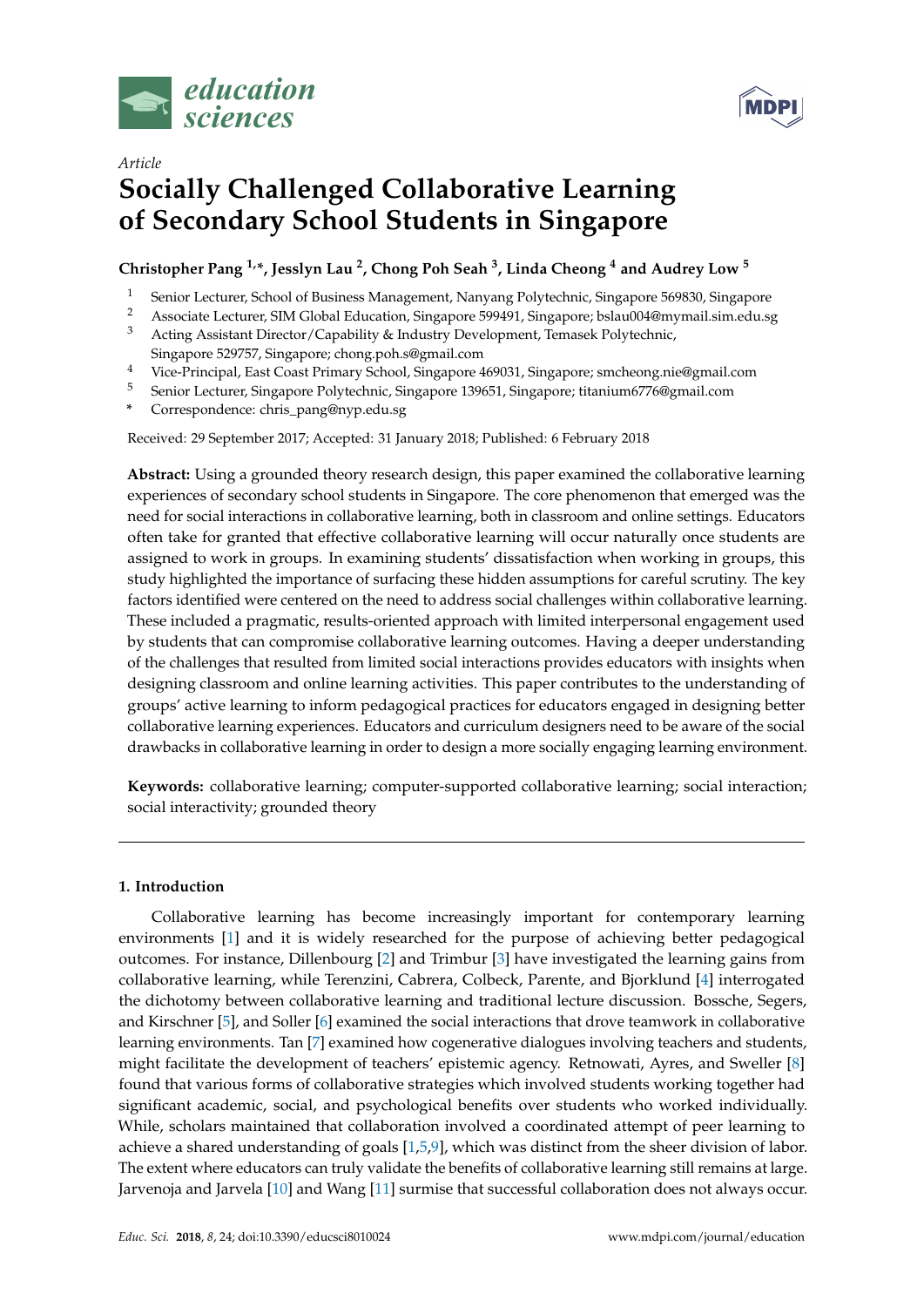Collaboration can create positive social emotions and support active learning [\[12\]](#page-8-11), these situations can also evoke negative emotions and create novel interaction challenges for students in group work [\[13\]](#page-8-12). Furthermore, collaboration processes such as levels of teamwork, multiple cognitive perspectives, or a lack of common ground in shared conversations may also create learning obstacles. Students have reported that the challenges of collaborative learning are (1) teamwork, (2) communication, (3) personal priorities, and (4) external constraints [\[10\]](#page-8-9). Teamwork, being the most frequently reported challenge, has led to questions on the effectiveness of collaborative learning as a pedagogy in the classroom [\[10\]](#page-8-9).

Although studies have explored knowledge creation processes in collaborative learning [\[14](#page-8-13)[–17\]](#page-8-14) and factors contributing to their success [\[18–](#page-8-15)[20\]](#page-8-16), questions still remain as to whether collaborative learning can systematically enhance students' learning. Hobaugh [\[21\]](#page-8-17) stresses the need to focus on the social and social psychological aspects of collaborative learning; he accentuates the social dynamics amongst group members as a major cause of ineffective group work. Similarly, Gunawardena [\[22\]](#page-8-18) maintains that social interactions are a complex and crucial factor necessary to mediate group activity in a text-based environment. Social interactions and dialogues, as empirical evidence has shown, are crucial for learners to achieve deep learning and information retention [\[23\]](#page-8-19).

The advent of digital technologies has asynchronously allowed a shift to distributed learning groups utilizing computer-supported collaborative learning (CSCL) environments [\[24\]](#page-8-20). CSCL has become a successful agent in driving the quality of group interaction processes. Underpinning such a change is a belief that the role of computer mediated tools can contribute to students' curiosity and confidence [\[8\]](#page-8-7). Although these environments can support communication and collaboration, they fail to address whether collaborative learning methods are necessarily better. Consequently, enlisting students in groups or assigning a group project to students do not translate to effective learning [\[6\]](#page-8-5). Therefore, more research is needed to provide insights on collaborative learning with a focus on students' social interactions and their use of ICT in order to better understand students' processes in collaborative learning. This leads to the research questions for this paper. What are the factors that promote or impede collaborative learning as experienced by students? Why do students express dissatisfaction with collaborative learning?

This study contributes to ongoing research in active learning pedagogy through a grounded theory approach examining students' collaborative learning experiences. It contributes to the understanding of group active learning pedagogies and informs pedagogical practices for educators engaged in designing better collaborative learning experiences.

### **2. Materials and Methods**

#### *2.1. Participants*

The participants in the study were 18 students (ages 14 to 15) from a mainstream secondary school in Singapore. The first group was made up of 8 students while the second group was made up of 10 students. The students had experienced group learning both in a formal classroom and an informal after-school setting. The learning environment supported both self-directed and collaborative learning with and without the use of technology.

#### *2.2. Measures*

Group interviews were used to collect data in this qualitative study [\[25\]](#page-9-0). Two group interviews involving two groups of students were conducted. The group interview approach was an informal conversation to allow the opportunity for each participant to share their experiences openly [\[26\]](#page-9-1). The conversational group interview approach allowed spontaneous generation of questions with natural interaction [\[27\]](#page-9-2). The approach also served to minimize power structures between the students and interviewer; this helped to put each interviewee on a common standing. Data pertaining to the key research questions were elicited through the conversation as a group (refer to Appendix [A](#page-6-0) for group interview questions).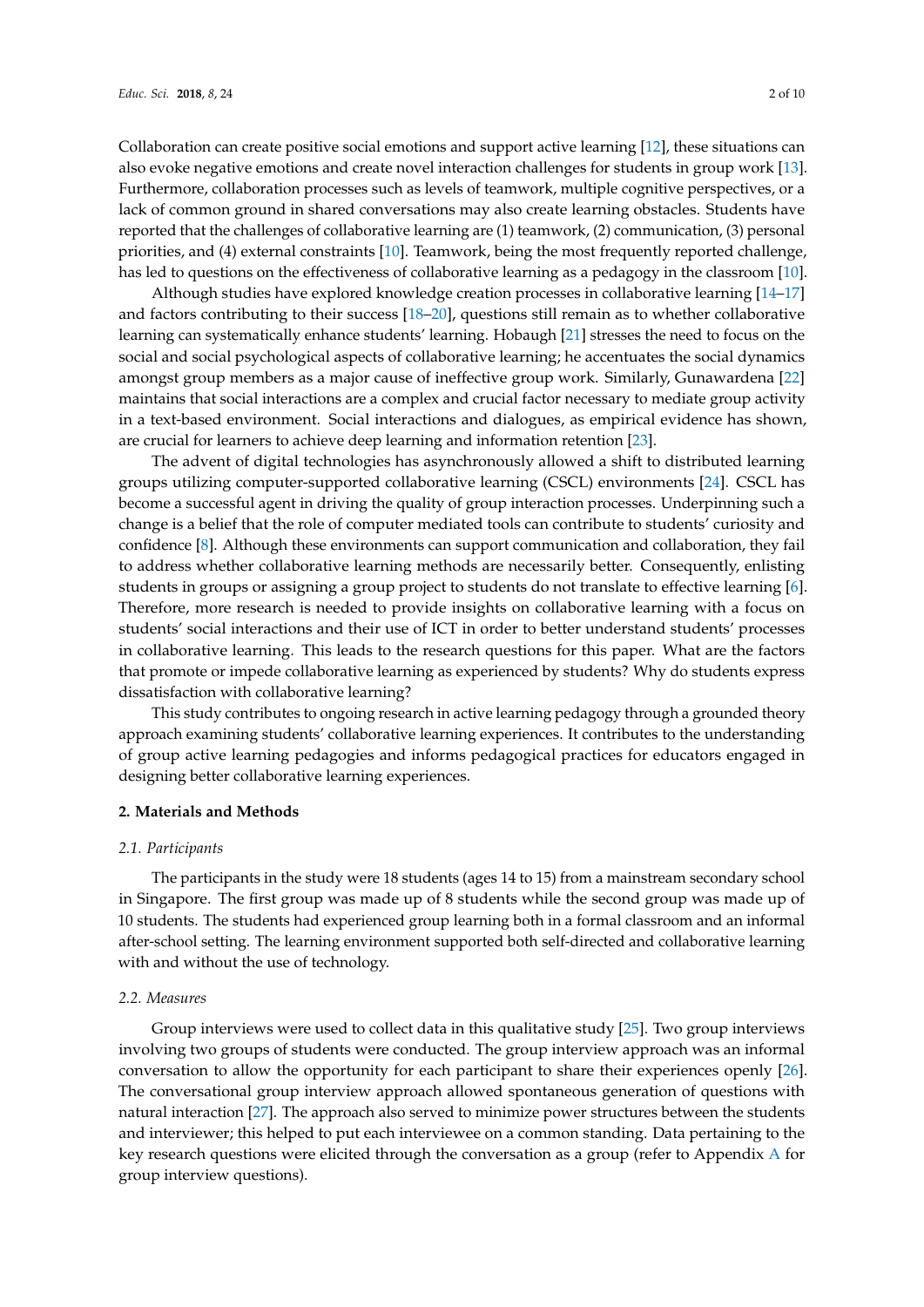### **3. Procedure and Analysis**

A systematic design for a grounded theory approach by Strauss and Corbin [\[28\]](#page-9-3) was adopted to enable a comprehensive and thorough analysis. Grounded theory approach was used to understand the core phenomenon stemming from the possible sources of students' dissatisfaction underpinning collaborative learning [\[25\]](#page-9-0). Using this approach, the conceptualization of the central phenomenon was derived based on patterns of events, activities, actions, and interactions between multiple individuals in various collaborative learning processes [\[29\]](#page-9-4). Given the variations and subjectivity attached to collaborative learning, the rigor of grounded theory approach is appropriate for this study's theory development as it allows for theoretical sensitivity [\[30\]](#page-9-5). Moreover, the researchers have ensured not to impose a theory from another study onto the data to avoid premeditated theoretical constructs. This rigor was aligned with Corbin and Strauss and Corbin's [\[28\]](#page-9-3) two key principles drawn from grounded theory. The first principle pertains to comparing phenomena and context while the second principle rejects determinism. As a result, this study was firmly anchored in the participants' interview data to strengthen theoretical insights from the phenomenon of students' collaborative learning as experienced within the settings of Singapore's meritocratic schooling system. Open coding and axial coding were utilized, and a central phenomenon was subsequently derived [\[30\]](#page-9-5). Firstly, open coding was used to formulate initial categories of information about the possible phenomenon; the information was segmented in the process, to provide a broad categorization with specific categories, properties, and dimensionalized examples [\[31\]](#page-9-6). Subsequently, axial coding was performed in which a core phenomenon (category) was identified. Strauss and Corbin's [\[28\]](#page-9-3) six criteria for the selection of core phenomenon was used.

Recordings of the group interviews were transcribed and analyzed rigorously. Concepts and themes with similar properties were grouped. A zig-zag process of analysis, which involvedthe process of straddling between data collection from interviews and analysis, to improve data quality, was used to achieve saturation of categories [\[31\]](#page-9-6). In addition, a constant-comparative procedure was used to refine the categories by eliminating duplications and redundancies to develop evidence for the categories.

Using the axial coding paradigm, the core phenomenon selected, and the following key indicators were identified during the process of axial coding: (a) causal conditions affecting the core category, (b) context, (c) intervening conditions, (d) strategies or specific actions/interactions that result from the core phenomenon, and (e) consequences of using the strategies.

### **4. Results**

### *4.1. Findings*

The following categories emerged during open coding: (1) group processes, (2) group dynamics, (3) group challenges, (4) social challenges, (5) ICT supported teaching and learning, and (6) independent learning. Table [1](#page-3-0) shows the categories, properties, and dimensions of one of the categories, 'social challenges'. The complete table for all the above categories can be found in the Appendix [B](#page-6-1) of this paper.

The first category, 'group processes', referred to how members in the group organized themselves to tackle problems and develop solutions. The dimensions of students' problem-solving processes could be characterized as students attempting the given task with a 'step-by-step' approach. Once an issue was identified and goals were determined, groups would distribute the roles accordingly. Some in vivo codes included "brainstorm to get ideas" and then "argue" to decide the "the best idea". This suggested that students had prior experience working in groups, and they exhibited a normative group process that was highly structured and sequential.

The second category, 'group dynamics', denoted the distinct behavioral patterns found in a group setting. Peer assertion was noted with students enacting judgement of peer behaviors to ascertain credibility "through his or her character and behavior in class". This affected the group's functioning in accepting or rejecting a member's contributions. Other properties included leader dominance and informal interactivity. Students were seemingly receptive to the distribution of authority and value the importance of fun when working in groups.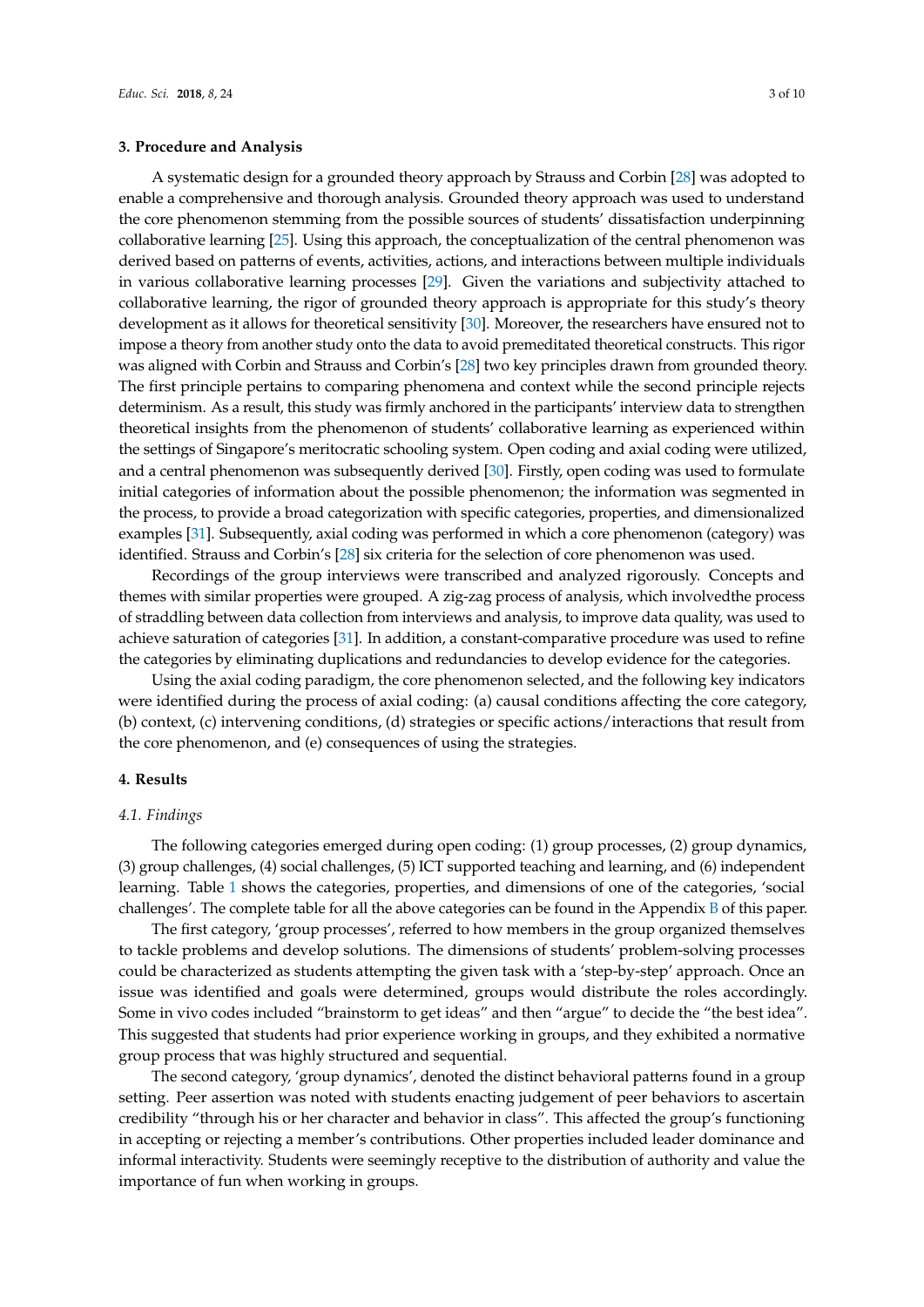The third category, 'group challenges', outlined numerous factors that impeded teams and group work. The properties—group formation and consensus, distractions and fear of freeloading, could be viewed collectively as common barriers experienced by students' groups. Students also stated the group's "relationship will be good" if they could choose their group members as it minimized having to work with freeloading members who were "slack" or "don't bother to contribute". Students also reported having to "quarrel and quarrel and quarrel" when groups could not achieve consensus amicably. While students acknowledged the usefulness of using computers, they worried about possible distractions when surfing the internet or using computers for "play" and difficulty in communication when members were "not online in chat".

The fourth category, 'social challenges', captured the unintended, unrecognized conditions that had a negative impact on social interaction within student groups. A key property was limited social interaction. Student groups tended to "cooperate" rather than "collaborate". Its dimensions were often hidden or latent and were inferred by the absence of richer, more engaged social interactions. Students also had group norms expressed in expecting all members to "contribute ideas" to the group's identified goals. When members were "uncooperative", it led to students "disliking group work". Another prominent property was the emergence of gender specific issues. Stereotypical gender perceptions of boys being "playful" and girls being "shy" pointed to oversimplification in accounting for a group member's performance. Reliance on ICT tools for research and communication could also be problematic as it was often used as a replacement for social interaction. One student resolved this conundrum by declaring "I actually ban myself from using the computer on (weekdays) and only use it on (weekends)."

The fifth category, 'ICT supported teaching and learning', represented the use of ICT by teachers and students to support teaching and learning in-and-beyond the classroom. The concept of tools for teaching was highly representative of how teachers used ICT as students reported this instrumentalized view that teachers often used the "visualizer" and "Powerpoint" to replace "reading from the textbook". ICT was also used for group engagement and interaction to facilitate group discussion and communication. The use of ICT was prevalent for secondary students in Singapore, and students commonly used ICT both in and outside of the formal school setting.

The final category was 'independent learning', which described the learning tasks and activities that encouraged students to learn on their own. The properties that surfaced were generally associated with the pedagogical practice of independent learning, where students set learning goals to learn at their pace and time outside the formal school setting. However, the dimensions presented a less rosy view of individual goal setting. Some students did not see the need to set learning goals and preferred to "sleep", or goals were set only when "my mother asked me to" or triggered by "when I fail" a subject. There was also the positive practice of revising goals as it was "like games when I can level up and set higher goals". The teacher's role in facilitating independent learning was deemed to be influential as students would complete learning if the "teacher said it was important".

<span id="page-3-0"></span>

| Category             | <b>Properties</b>                    | <b>Dimensional Examples</b>                                                                                                         |                                                                                    |  |
|----------------------|--------------------------------------|-------------------------------------------------------------------------------------------------------------------------------------|------------------------------------------------------------------------------------|--|
|                      | Limited Social<br>Interaction        | Cooperated rather than collaborated<br>resulting in low quality social<br>participation and communication                           | Interactions did not lead to better<br>interpersonal relationships                 |  |
|                      | Social Norm<br>Conformance           | Members expected to contribute to<br>group work and discussion                                                                      | Accepting and passive mentality, awaiting<br>for tasks to be assigned              |  |
| Social<br>Challenges | <b>Gender Bias</b>                   | Stereotypical perceptions of gender<br>(boys 'playful', girls 'shy")                                                                | Social interaction lacking between genders                                         |  |
|                      | Authoritative<br><b>Distribution</b> | Teacher-led and leader-led group work                                                                                               | Work distribution based on tasks and<br>results often by assignment not discussion |  |
|                      | Pragmatic<br>Orientation             | Work division based on ability to<br>Brainstorming to choose the 'best' idea<br>with focus to 'get the work done'<br>complete tasks |                                                                                    |  |
|                      | <b>ICT</b> Reliance                  | ICT used became a social distraction to<br>team goals                                                                               | ICT used did not promote social<br>interactivity and communication                 |  |

**Table 1.** Excerpt from open coding on social challenges.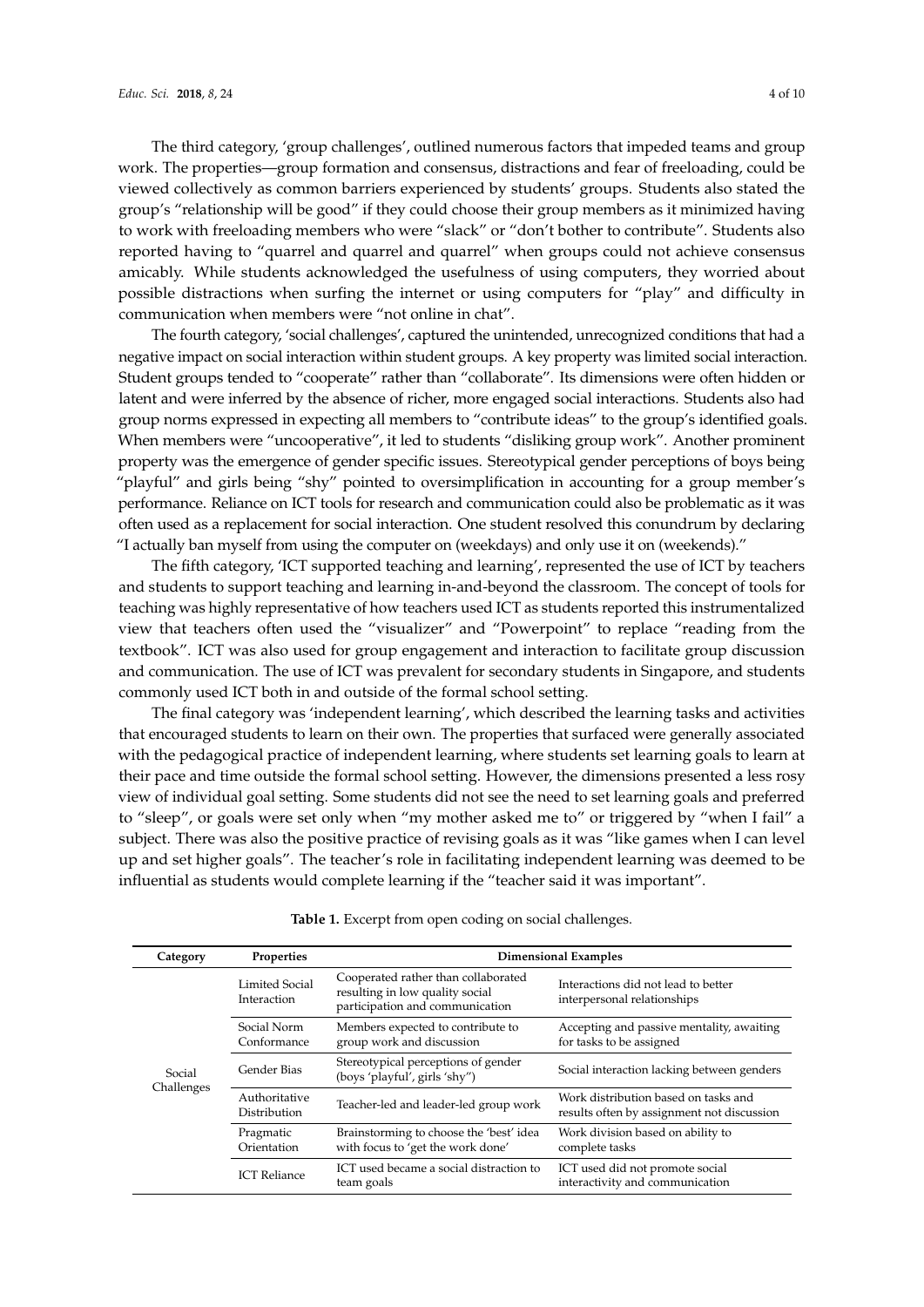# *4.2. Axial Coding 4.2. Axial Coding*

The central phenomenon identified in this research was socially challenged collaborative learning The central phenomenon identified in this research was socially challenged collaborative of secondary students in Singapore as shown in Figure [1.](#page-4-0) While there was a strong belief in the benefits of collaboration of the strength of the strength of the strength of the strength of the strength of the strength of t of collaborative learning among the students, the strength of their dissatisfaction suggested a socially insufficient and the insufficient of the insufficient of the insufficient of the insufficient of the insufficient of challenging learning environment. Their narratives pointed to insufficient attention to social–emotional challenging interactions would naturally or aspects of the challenging of the challenging of the challenging of the c aspects or assumptions that social interactions would naturally occur. Numerous researchers had  $h_{\text{rel}}$  that when groups failures failures were often at the social interactions were often at the social interactions were highlighted that when groups failed, the failures were often at the social rather than the technical level [\[22–](#page-8-18)[24\]](#page-8-20). The "social challenges in collaborative learning" phenomenon could, therefore, likely be rather than the technical level [22–24]. The "social challenges in collaborative learning" phenomenon explained by the unconscious, unquestioned acceptance that collaborative learning automatically would lead to better pedagogical outcomes. learning of secondary students in Singapore as shown in Singapore as shown in Figure 1. While the was a strong belief in Figure 1. While the strong belief in the strong belief in the strong belief in the strong belief in t could find the social chancels in constructive reality procession, unconstructioned acceptance that collaborative that collaborative that collaborative that collaborative that collaborative that collaborative that collabor

<span id="page-4-0"></span>

**Figure 1.** Axial coding. **Figure 1.** Axial coding.

# **5. Discussion 5. Discussion**

The study sought to uncover the factors that might promote or impede collaborative learning. The results suggested that there is value in probing the centrality of social interactions for collaborative The results suggested that there is value in probing the centrality of social interactions for the latter of the learning, particularly for secondary school students. Socially challenged groups devalued the benefits of the benefits of collaborative learning for both online and offline learning. It could help explain why collaborative learning for both online and offline learning. It could help explain why collaborative The study sought to uncover the factors that might promote or impede collaborative learning. learning failed and why online learning activities needed social interactivity.

rearning failed and why online fearning activities needed social interactivity.<br>The study also sought to probe why students expressed dissatisfaction with collaborative learning. Interactivity also sedgen to prose *may* stations expressed also<br>the masked to reflect on their collaborative learning experiences, students shared a disturbing concern The study also sought to probe why students expressed dissatisfaction with collaborative that members were "uncooperative" or "lame", and that they would rather "get it over and done with". The emphasis of cooperation over collaborative learning by students showed an inability to build social competence when students chose to avoid or blame rather than to engage another team member.  $\sum_{i=1}^{n}$  is one with  $\sum_{i=1}^{n}$  . The emphasis of cooperation over collaboration over completely learning by studies showed by studies and  $\sum_{i=1}^{n}$ The term, "cooperation" brought forth a related concept that students engaged in "cooperative learning"<br>The term, "cooperation" brought forth a related concept that students engaged in "cooperative learning" and not conductance relating. The term is conductation as a principle of interaction and cooperation as a structure of interaction designed to facilitate the accomplishment of a goal. and cooperation as a structure of interaction designed to alemate the accomplishment of a goal.<br>This perspective was further supported by Roschelle and Teasley [\[33\]](#page-9-8) who stated that: "Cooperation is accomplished by the division of labour among participants, as an activity where each person is responsible for a portion of the problem-solving  $\ldots$  " while collaborative learning involved the "... and not "collaborative learning." Panitz [\[32\]](#page-9-7) viewed collaboration as a philosophy of interaction mutual engagement of participants in a coordinated effort to solve the problem together" [\[33\]](#page-9-8) (p. 70). Students gave priority to group processes and the associated roles and tasks by the deadline and members' strengths. There was less emphasis on nurturing social relationships as students used more efficient modes of achieving their goals as they "argued with each other" to "get the best idea" or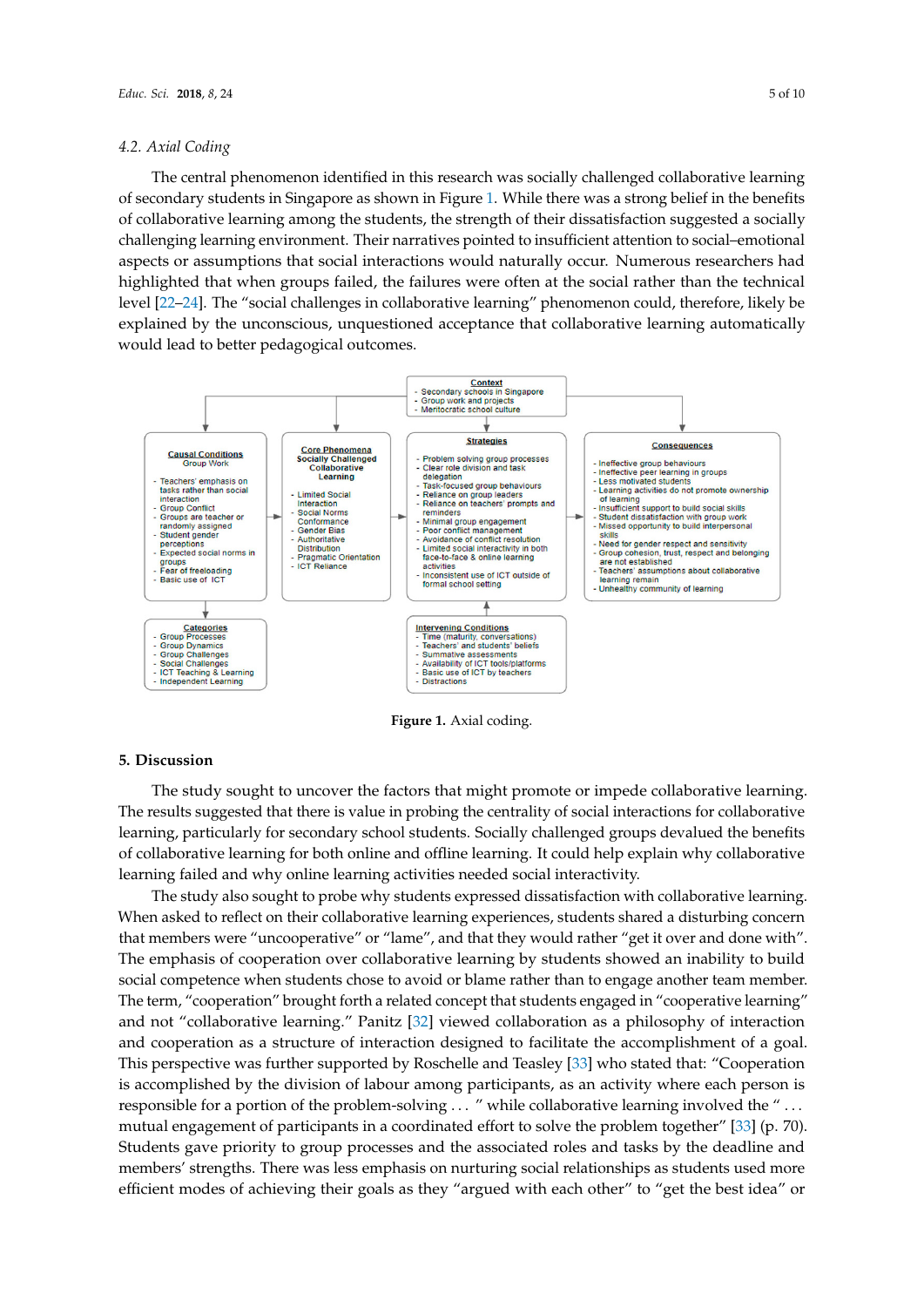assign tasks to "make the job faster." In collaborative learning, promotive interdependence is a vital component where students engage in promotive interactions by helping each other through support, help, and encouragement [\[34\]](#page-9-9). There was little evidence of students attempting to address increased dissatisfaction. The absence of this quality thus attributed to dysfunctional groups.

Effective collaborative learning was also hindered by other challenges and deficiencies arising from assuming that social interactions would occur naturally in technology-mediated learning environments. There was an absence of evidence that the use of ICT promoted group engagement beyond communication. Students' narratives pointed to the ease of access ICT affords to get "information for your group" or when members were absent as they "never come to school". There was a worrisome implication that social interactivity was also absent in technology-mediated learning activities. It would suggest that educators had taken for granted that social interactivity would occur as they would in face-to-face group interactions. The absence of any collaborativeness was more salient and critical in technology-mediated than in face-to-face settings, students learning in ICT need guidance and support online as well [\[35\]](#page-9-10). Educational researchers and technologists [\[36\]](#page-9-11) recognize that students need practice, support, and guidance in learning essential social interaction skills.

In Singapore, the lack of social interactions can also be a result of existing school culture. A rather deterministic educational culture may inadvertently promote antisocial behaviors among students. Many educators address the fear of freeloading by conducting peer evaluations, assuming that this is adequate in accounting for uneven contribution [\[37\]](#page-9-12). This can lead to students adopting a pragmatic orientation that achieves results at the expense of relationships, required for effective collaborative learning.

### **6. Conclusion and Future Directions**

There is much discussion in this paper on the social challenges of collaborative learning. The alleged challenges such as limited social interaction, social norms conformance, gender bias, ICT reliance, and authoritative distribution constitute a compelling reason for questioning the existential tenets of collaborative learning. This was supported by the interview data analyzed in this study, where the types of interactions explained the dismantling of the positive benefits of collaborative learning. Smit [\[18\]](#page-8-15), Alavi [\[19\]](#page-8-21), and Ottenbreit-Leftwich et al. [\[20\]](#page-8-16) voice similar concerns that the process of collaborative learning must involve overcoming numerous social interaction obstacles in groups. As literature shows, overcoming these obstacles will contribute to the rigor of learning. The overarching challenge of collaborative learning is effective social interactions. Such forms of learning are often clouded by the assumption that succinct group processes will automatically occur with the pervasive environment of ICT tools. Close attention may need to be paid to the students' everyday communicative practices, milieux, discourses, as well as the social structure of the class to create a premise for an appropriate culture of collaborative learning. Future research should, therefore, study the group processes that guide the developmental factors of effective social interactions and the design of the social collaborative environment through the ICT space. The former has the propensity of analyzing if social interactions did actually take place successfully during collaboration. The latter leads to Dillenbourg's assertion that computer supported collaborative learning can facilitate interactions between learners for the acquisition of knowledge, skills, and attitudes, but this has yet to be fully investigated [\[2,](#page-8-1)[38\]](#page-9-13). In both cases, this reflects an important gap that researchers should no longer treat collaborative learning as a 'black box' [\[2\]](#page-8-1), but an existence of dialectical views. Educators and curriculum designers need to be aware of these social drawbacks of collaborative learning. This will help in designing more socially engaging learning environments for both classroom and online settings.

#### **Notes:**

- 1. Strauss and Corbin [\[29\]](#page-9-4) identified the following six criteria for the selection of core phenomenon:
	- Central in all other related major categories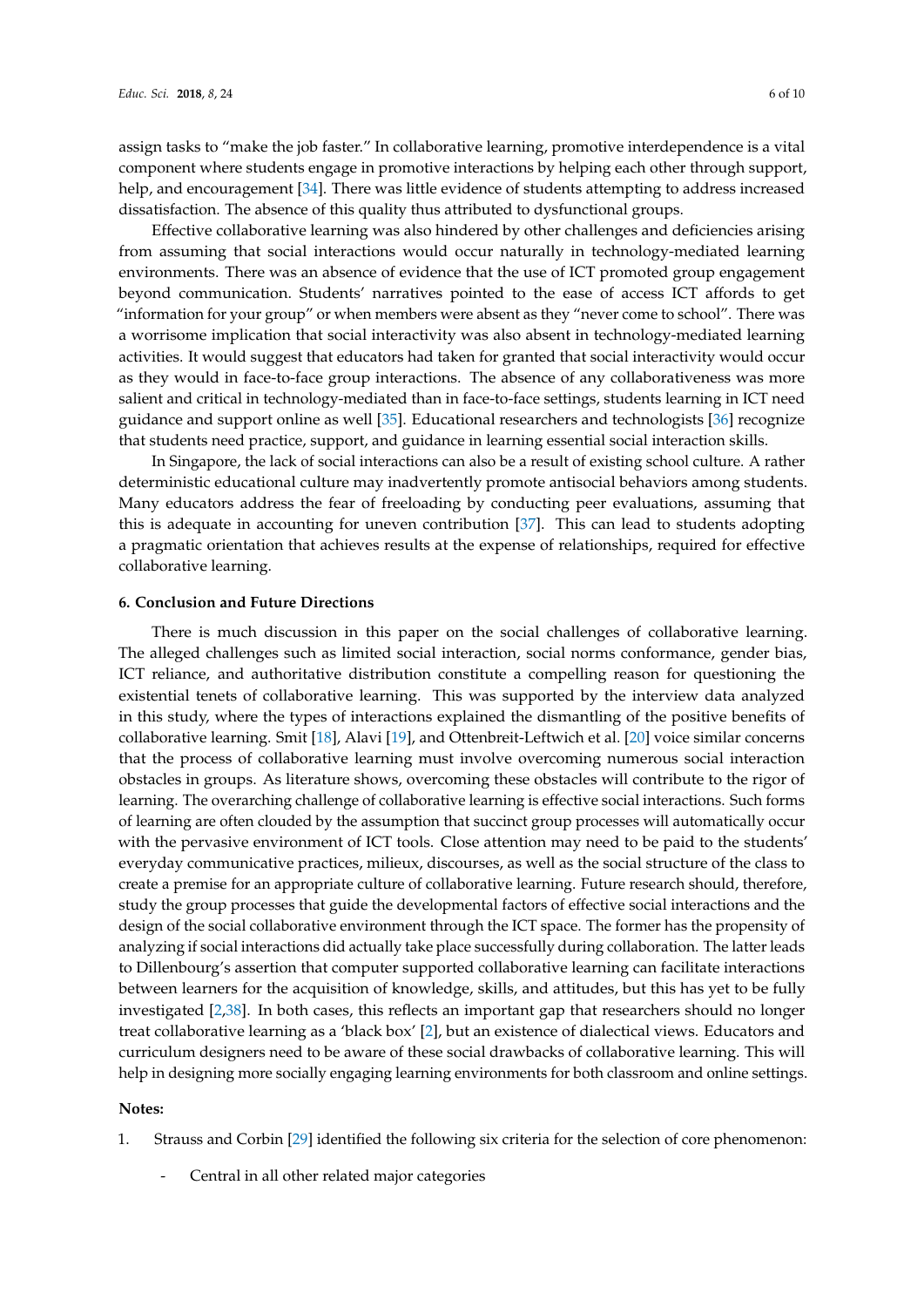- Higher frequency of category appearance
- Natural and logical explanation of the relationship between core category with other related categories
- An appropriately abstract name to describe the core category
- An increase in depth and illumination of the theoretical concept in the refinement process
- A steadfast theoretical concept even though conditions may vary

**Acknowledgments:** We would like to thank Chai Ching Sing from the National Institute of Education (Singapore) for his guidance and the interview transcripts used in this study. We would like to state our appreciation to the eLFA2017 secretariat for bearing the cost of open access and article processing charge (APC) for publishing in this special issue.

**Conflicts of Interest:** The authors declare no conflict of interest.

## <span id="page-6-0"></span>**Appendix A. Group Interview Questions**

- 1 Why does collaborative learning fail?
	- Describe to me your experience of learning as a group?
	- When you have different views about your group goals and your purpose, what do you usually do?
	- How do you feel about your group processes?
	- Do you come out with some common goals or aims in your group?
	- Do you reflect on what happens when you work in a group and how you learn in a group?
- 2 Why is social interaction important for collaborative learning?
	- When you work together in a group and encounter different opinions, what do you do with those different opinions?
	- Do you work together as a group to solve problems?
	- How do you describe the relationship among the group members?
	- How did you discuss with your friends when you work in groups?
	- What other roles do you have besides the group leader or the group member?
- 3 How does the use of ICT affect collaborative learning?
	- What role do computers play in supporting group-based learning in your class?
	- What other ways do you use computers to help you to learn?
	- Is there any other thing that you do with computers for your learning? Besides looking for information?

# <span id="page-6-1"></span>**Appendix B. Open Coding**

| Categories             | <b>Properties</b>  | Dimensionalized Examples                    |                                                    |  |
|------------------------|--------------------|---------------------------------------------|----------------------------------------------------|--|
|                        | Problem Solving    | Brainstorming and<br>idea generation        | Debate to refine ideas to arrive<br>at solutions   |  |
| <b>Group Processes</b> |                    | Goal setting as a group                     | Shared group goal                                  |  |
|                        |                    | Delegation of roles                         | Division of labor and assignation of tasks         |  |
|                        | Group Organization | Contribution by individual<br>group members | Consolidated and coordinated effort<br>and outcome |  |

**Table A1.** Open coding categories, properties, and dimensionalized examples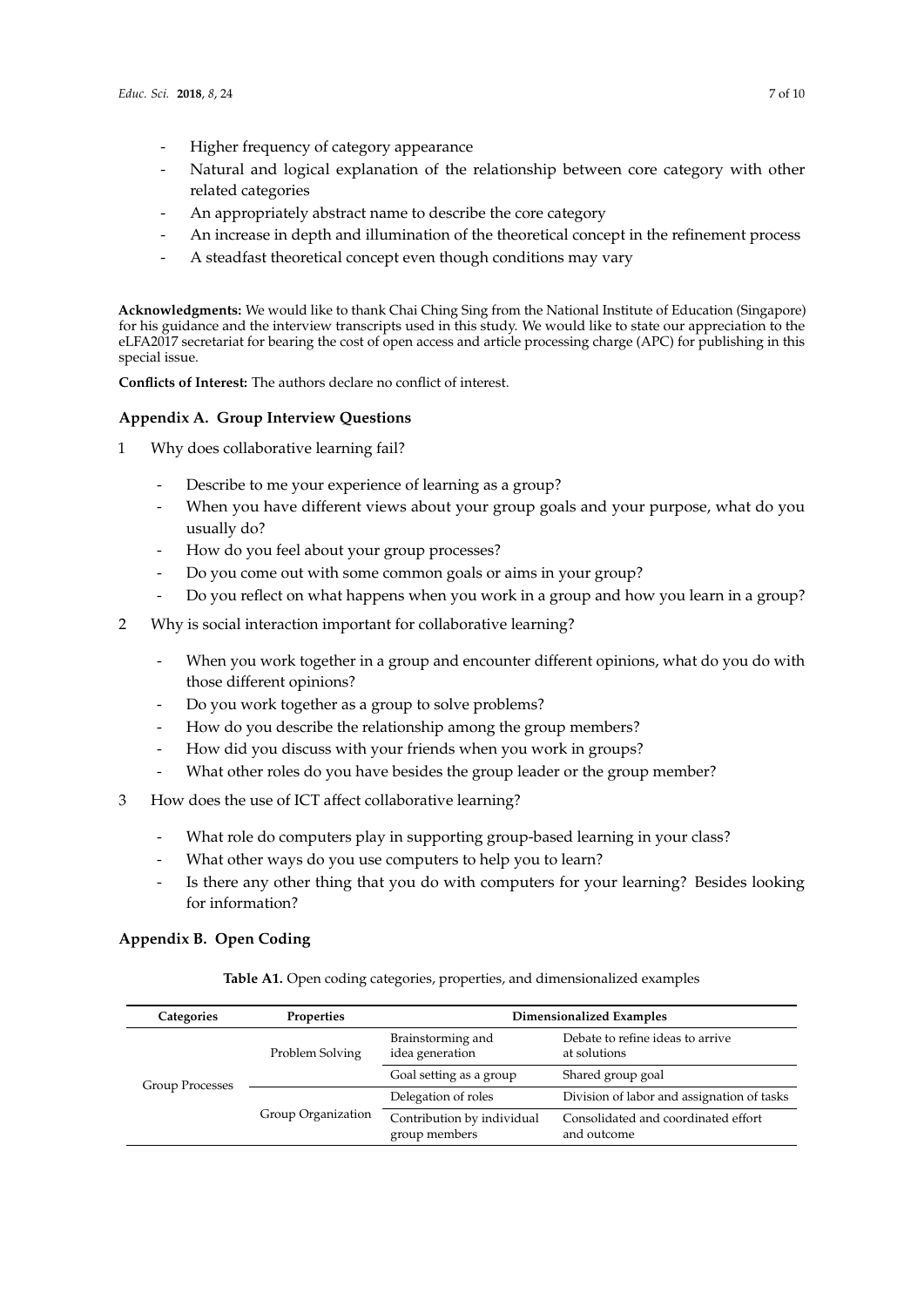| Categories              | Properties                                | <b>Dimensionalized Examples</b>                                                                           |                                                                                        |  |
|-------------------------|-------------------------------------------|-----------------------------------------------------------------------------------------------------------|----------------------------------------------------------------------------------------|--|
|                         | Peer Assertion                            | Judgement of peer behavior in class to<br>ascertain credibility                                           | Acceptance or rejection of<br>member's ideas                                           |  |
| Group Dynamics          | Leader Dominance                          | Leader assertion of team                                                                                  | Acceptance without challenging<br>ideas and goals                                      |  |
|                         | Informal Interactivity                    | Informal social activity, e.g., play, first                                                               | Creative ideas generated through<br>informal social activity                           |  |
|                         | Group Formation<br>and Consensus          | Perceived negative experiences with<br>assigned groups                                                    | Difficulty in achieving agreement<br>within group                                      |  |
| Group Challenges        | Distractions                              | Distraction while using the internet                                                                      | Lack of focus and play                                                                 |  |
|                         | Fear of Freeloading                       | Measures against freeloading                                                                              | Dealing with limited or<br>non-contributions by members                                |  |
|                         | Limited Social<br>Interaction             | Cooperates rather than collaborates<br>resulting in low quality social<br>participation and communication | Interactions do not lead to better<br>interpersonal relationships                      |  |
|                         | Social Norms<br>Conformance               | Members expected to contribute to<br>group work and discussion                                            | Accepting and passive mentality,<br>awaiting for tasks to be assigned                  |  |
|                         | Gender Bias                               | Stereotypical perceptions of gender<br>(boys 'playful', girls 'shy')                                      | Social interaction lacking<br>between genders                                          |  |
| Social Challenges       | Authoritative<br>Distribution             | Teacher-led and leader-led<br>group work                                                                  | Work distribution based on tasks<br>and results often by assignment,<br>not discussion |  |
|                         | Pragmatic Orientation                     | Brainstorming to choose the 'best'<br>idea with focus to 'get the work done'                              | Work division based on ability to<br>complete tasks                                    |  |
|                         | <b>ICT</b> Reliance                       | ICT use becomes a social distraction<br>to team goals                                                     | ICT use do not promote social<br>interactivity and communication                       |  |
|                         | Group Engagement<br>and Interaction       | Facilitate group discussion, e.g., MSN                                                                    | Social communication, outside of<br>group work                                         |  |
|                         |                                           | Contributory, positive and<br>constructive sharing of ideas and<br>views, e.g., through blogs             | Negative and critical                                                                  |  |
| <b>ICT</b> Supported    |                                           | Use of ICT for collaborative learning<br>supports social interaction                                      | Can lead to social isolation                                                           |  |
| Teaching and            | Self-Learning                             | Helps in independent learning                                                                             | Tools become a distraction                                                             |  |
| Learning                |                                           | Information seeking prior to class and<br>with specific focus                                             | Surfing aimlessly                                                                      |  |
|                         | Tools for Teaching                        | Increase classroom engagement and<br>student participation                                                | Irrelevant to students' learning                                                       |  |
|                         |                                           | Experiential and engaging                                                                                 | Rote learning and memorization<br>using tools                                          |  |
|                         | Individual Goal Setting                   | Coerced by parents                                                                                        | Student ownership                                                                      |  |
|                         |                                           | Set personal goal                                                                                         | Not to fail anymore                                                                    |  |
|                         | Time Management                           | Bad time management; cannot<br>manage time                                                                | Devise time management strategy<br>and schedule                                        |  |
|                         | Teacher's Role<br>in Learning             | Reliance on teacher by students<br>is high                                                                | Student is lost and<br>lacks ownership                                                 |  |
| Independent<br>Learning |                                           | Teacher giving encouragement<br>through awards/prize                                                      | Motivated students                                                                     |  |
|                         |                                           | Directive and content-based                                                                               | Facilitate student learning                                                            |  |
|                         |                                           | Give formative tasks                                                                                      | Students 'they think there is no<br>need to do this thing well'.                       |  |
|                         | Learning Outside<br>Formal School Setting | Perceive working harder to attain<br>goals; focus on weaker subjects first                                | Lacks motivation and<br>self-discipline                                                |  |
|                         |                                           |                                                                                                           |                                                                                        |  |

## **Table A1.** *Cont.*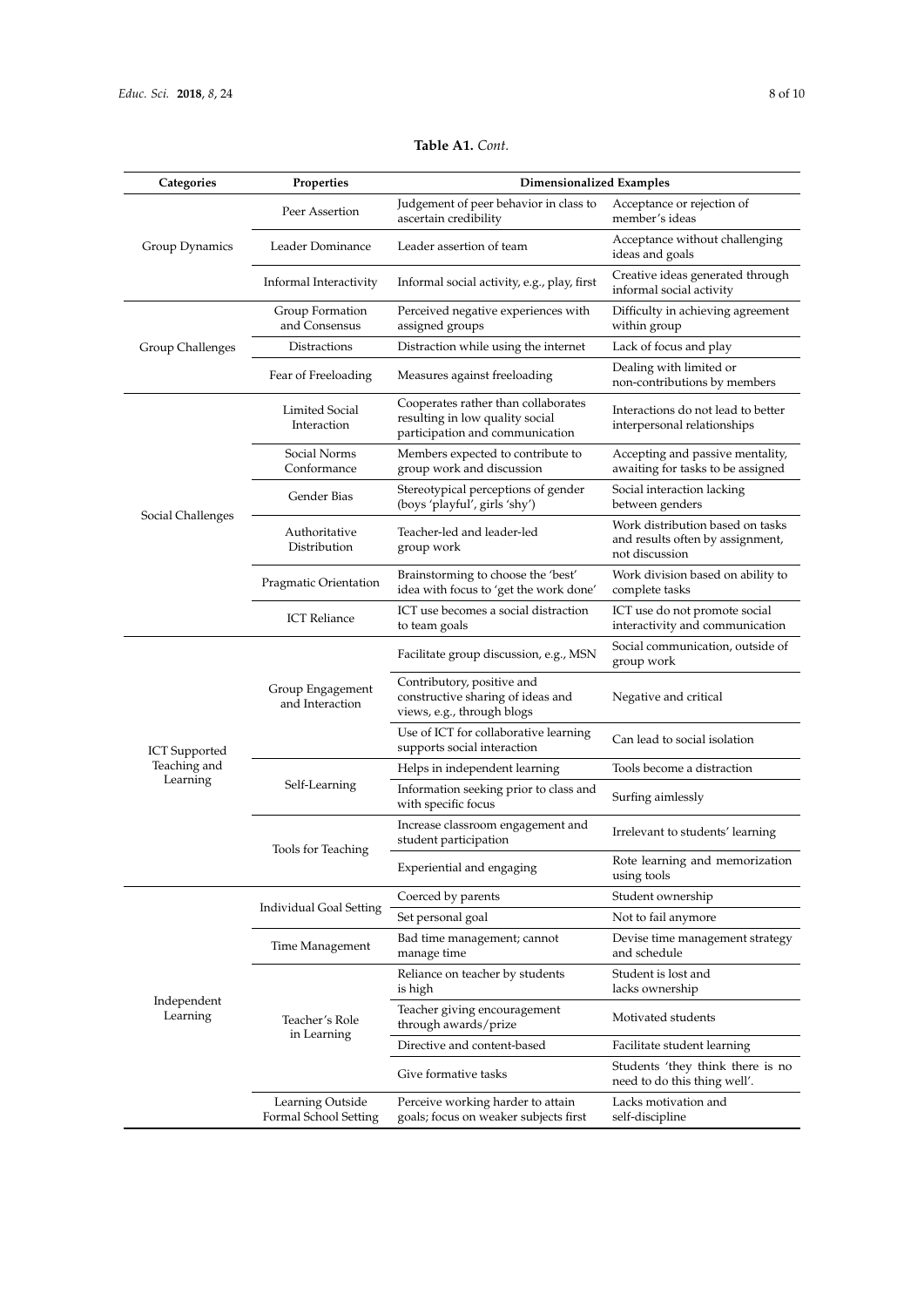## **References**

- <span id="page-8-0"></span>1. Bruffee, K.A. Collaborative learning and the "Conversation of Mankind". *Coll. Engl.* **1984**, *46*, 635–652. [\[CrossRef\]](http://dx.doi.org/10.2307/376924)
- <span id="page-8-1"></span>2. Dillenbourg, P. What do you mean by collaborative learning. In *Collaborative-Learning: Cognitive and Computational Approaches*; Elsevier: Oxford, UK, 1999; pp. 1–19.
- <span id="page-8-2"></span>3. Trimbur, J. Consensus and difference in collaborative learning. *Coll. Engl.* **1989**, *51*, 602–616. [\[CrossRef\]](http://dx.doi.org/10.2307/377955)
- <span id="page-8-3"></span>4. Terenzini, P.T.; Cabrera, A.F.; Colbeck, C.L.; Parente, J.M.; Bjorklund, S.A. Collaborative learning vs. lecture/ discussion: Students' reported learning gains. *J. Eng. Educ.* **2001**, *90*, 123–130. [\[CrossRef\]](http://dx.doi.org/10.1002/j.2168-9830.2001.tb00579.x)
- <span id="page-8-4"></span>5. Van den Bossche, P.; Gijselaers, W.H.; Segers, M.; Kirschner, P.A. Social and cognitive factors driving teamwork in collaborative learning environments: Team learning beliefs and behaviors. *Small Group Res.* **2006**, *37*, 490–521. [\[CrossRef\]](http://dx.doi.org/10.1177/1046496406292938)
- <span id="page-8-5"></span>6. Soller, A. Supporting social interaction in an intelligent collaborative learning system. *Int. J. Artif. Intell. Educ.* **2001**, *12*, 40–62.
- <span id="page-8-6"></span>7. Tan, S.C. Fostering graduate students' epistemic agency in a knowledge building community through co-generative dialogue. In Proceedings of the American Educational Research Association (AERA) 2012, Vancouver, BC, Canada, 13–17 April 2012.
- <span id="page-8-7"></span>8. Retnowati, E.; Ayres, P.; Sweller, J. Can collaborative learning improve the effectiveness of worked examples in learning mathematics? *J. Educ. Psychol.* **2017**, *109*, 666–679. [\[CrossRef\]](http://dx.doi.org/10.1037/edu0000167)
- <span id="page-8-8"></span>9. Hmelo-Sliver, C.E.; Chinn, C.A. Collaborative Learning. In *Handbook of Educational Psychology*, 3rd ed.; Routledge: New York, NY, USA, 2016.
- <span id="page-8-9"></span>10. Järvenoja, H.; Järvelä, S. Emotion control in collaborative learning situations: Do students regulate emotions evoked by social challenges. *Br. J. Educ. Psychol.* **2009**, *79*, 463–481. [\[CrossRef\]](http://dx.doi.org/10.1348/000709909X402811) [\[PubMed\]](http://www.ncbi.nlm.nih.gov/pubmed/19208290)
- <span id="page-8-10"></span>11. Wang, Q. Design and evaluation of a collaborative learning environment. *Comput. Educ.* **2009**, *53*, 1138–1146. [\[CrossRef\]](http://dx.doi.org/10.1016/j.compedu.2009.05.023)
- <span id="page-8-11"></span>12. Chai, C.S.; Tan, S.C. Professional development of teachers for computer-supported collaborative learning: A knowledge-building approach. *Teach. Coll. Rec.* **2009**, *111*, 1296–1327.
- <span id="page-8-12"></span>13. Järvelä, S.; Kirschner, P.A.; Hadwin, A.; Järvenoja, H.; Malmberg, J.; Miller, M.; Laru, J. Socially shared regulation of learning in CSCL: Understanding and prompting individual-and group-level shared regulatory activities. *Int. J. Comput. Support. Collab. Learn.* **2016**, *11*, 263–280. [\[CrossRef\]](http://dx.doi.org/10.1007/s11412-016-9238-2)
- <span id="page-8-13"></span>14. Chai, C.S.; Lim, C.P. The internet and teacher education: Traversing between the digitized world and schools. *Int. High. Educ.* **2011**, *14*, 3–9. [\[CrossRef\]](http://dx.doi.org/10.1016/j.iheduc.2010.04.003)
- 15. Hong, H.Y. Beyond group collaboration: Facilitating an Idea-centered view of collaboration through knowledge building in a science class of fifth-graders. *Asia Pac. Educ. Res.* **2011**, *20*, 246–260.
- 16. Zhang, J.; Scardamalia, M.; Reeve, R.; Messina, R. Designs for collective cognitive responsibility in knowledgebuilding communities. *J. Learn. Sci.* **2009**, *18*, 7–44. [\[CrossRef\]](http://dx.doi.org/10.1080/10508400802581676)
- <span id="page-8-14"></span>17. Jeong, H.; Hmelo-Silver, C. Seven affordances of computer-supported collaborative learning: How to support collaborative learning? How can technologies help? *Educ. Psychol.* **2016**, *51*, 247–265. [\[CrossRef\]](http://dx.doi.org/10.1080/00461520.2016.1158654)
- <span id="page-8-15"></span>18. Smit, D.W. Some difficulties with collaborative learning. *J. Adv. Compos.* **1989**, *9*, 45–58.
- <span id="page-8-21"></span>19. Alavi, M. Computer-mediated collaborative learning: An empirical evaluation. *MIS Q.* **1994**, *18*, 159–174. [\[CrossRef\]](http://dx.doi.org/10.2307/249763)
- <span id="page-8-16"></span>20. Ottenbreit-Leftwich, A.; Glazewski, K.; Newby, T. Preservice Technology Integration Course Revision: A Conceptual Guide. *J. Technol. Teach. Educ.* **2010**, *18*, 5–33.
- <span id="page-8-17"></span>21. Hobaugh, C.F. Interactive strategies for collaborative learning. In Proceedings of the Annual Conference on Distance Teaching and Learning: Competition–Connection–Collaboration, Madison, WI, USA, 6–8 August 1997; University of Wisconsin-Madison: Madison, WI, USA, 1997; pp. 121–125.
- <span id="page-8-18"></span>22. Gunawardena, C.N. Social presence theory and implications for interaction and collaborative learning in computer conferences. *Int. J. Educ. Telecommun.* **1995**, *1*, 147–166.
- <span id="page-8-19"></span>23. Van der Linden, J.; Renshaw, P. (Eds.) *Dialogic Learning*; Kluwer Academic Publishers: Dordrecht, The Netherlands, 2001.
- <span id="page-8-20"></span>24. Kreijns, K.; Kirschner, P.A.; Jochems, W. Identifying the pitfalls for social interaction in computer-supported collaborative learning environments: A review of the research. *Comput. Hum. Behav.* **2003**, *19*, 335–353. [\[CrossRef\]](http://dx.doi.org/10.1016/S0747-5632(02)00057-2)